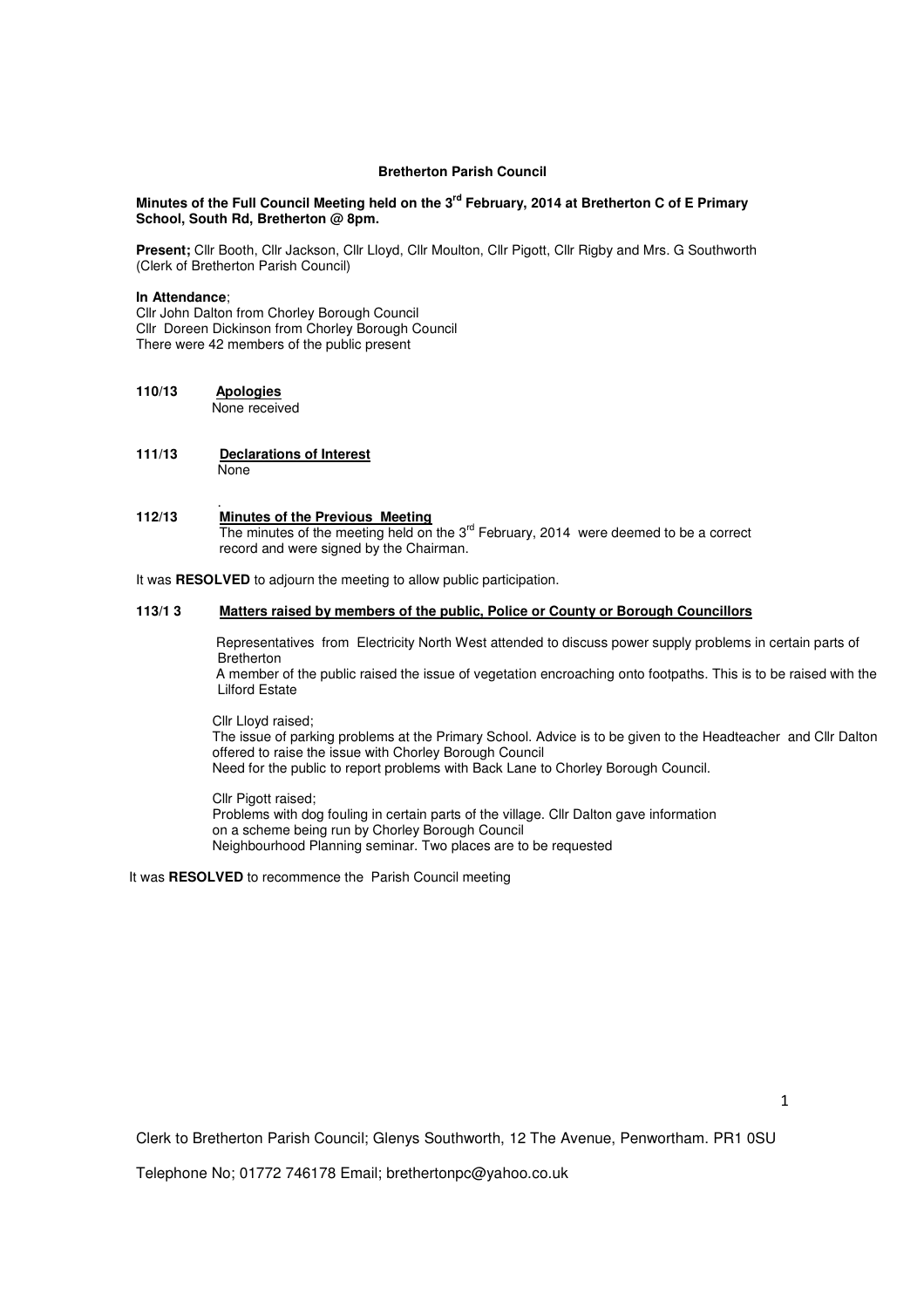## **114/13 Planning 114.01/13 Planning Applications:**

| <b>Ref</b>             | Location                                                                          | <b>Details</b>                                                                                                                                                                                                       |                                              |
|------------------------|-----------------------------------------------------------------------------------|----------------------------------------------------------------------------------------------------------------------------------------------------------------------------------------------------------------------|----------------------------------------------|
| 12/00253/FUL<br>Appeal | Jumps Farm 147<br>South Road<br><b>Bretherton Leyland</b><br>Lancashire           | : Use of Building C as Wood<br>Workshop with Landscape<br>Gardening Workshop Use to<br>be Retained - Appeal against<br>conditions 2, 3 and 4 of<br>Permission 12/00253/FUL                                           | It was <b>RESOLVED</b> to<br>make no comment |
| 12/00254/FUL<br>Appeal | Jumps Farm 147<br>South Road<br><b>Bretherton Leyland</b><br>Lancashire           | Change of Use of Building B<br>for Storage Purposes - Appeal<br>against conditions 5, 6 and 7<br>of Permission 12/00254/FUL                                                                                          | It was <b>RESOLVED</b> to<br>make no comment |
| 12/00255/FUL<br>Appeal | Jumps Farm 147<br>South Road<br><b>Bretherton Leyland</b><br>Lancashire           | Retrospective application for<br>change of use of land for<br>storage and recycling in<br>connection with Landscape<br>Gardening Business - Appeal<br>against conditions 2, 3, 4 and<br>6 of Permission 12/00255/FUL | It was <b>RESOLVED</b> to<br>make no comment |
| 14/00013/TPO           | The Old Rectory 156<br>South Road<br><b>Bretherton Leyland</b><br><b>PR26 9AH</b> | Felling of sycamore tree (T10)<br>covered by TPO no. 6<br>(Bretherton) 1987. No<br>replacement proposed.                                                                                                             | It was <b>RESOLVED</b> to<br>make no comment |

## **114.02/13 Decisions Made:**

It was **RESOLVED** to note the following planning decisions.

| <b>Ref</b>   | Location                                                        | <b>Details</b>                                                                                                                                                                                                                                                       | <b>Decision</b>                       |
|--------------|-----------------------------------------------------------------|----------------------------------------------------------------------------------------------------------------------------------------------------------------------------------------------------------------------------------------------------------------------|---------------------------------------|
| 13/00924/FUL | Norris's Barn North<br>Road Bretherton<br>Leyland PR26 9AY      | Section 73 Application to<br>amend planning approval<br>09/00903/FUL for<br>conversion of barn to<br>single dwelling and<br>conversion of piggery<br>building to garage with<br>study above, comprising of<br>alterations to windows and<br>doors to all elevations. | Permit Full<br>Planning               |
| 13/01037/FUL | 8 Bamfords Fold<br><b>Bretherton Leyland</b><br><b>PR26 9AL</b> | Erection of single storey<br>rear extension to connect<br>with existing outbuilding                                                                                                                                                                                  | Permit Full<br>Planning<br>Permission |

2

Clerk to Bretherton Parish Council; Glenys Southworth, 12 The Avenue, Penwortham. PR1 0SU

Telephone No; 01772 746178 Email; brethertonpc@yahoo.co.uk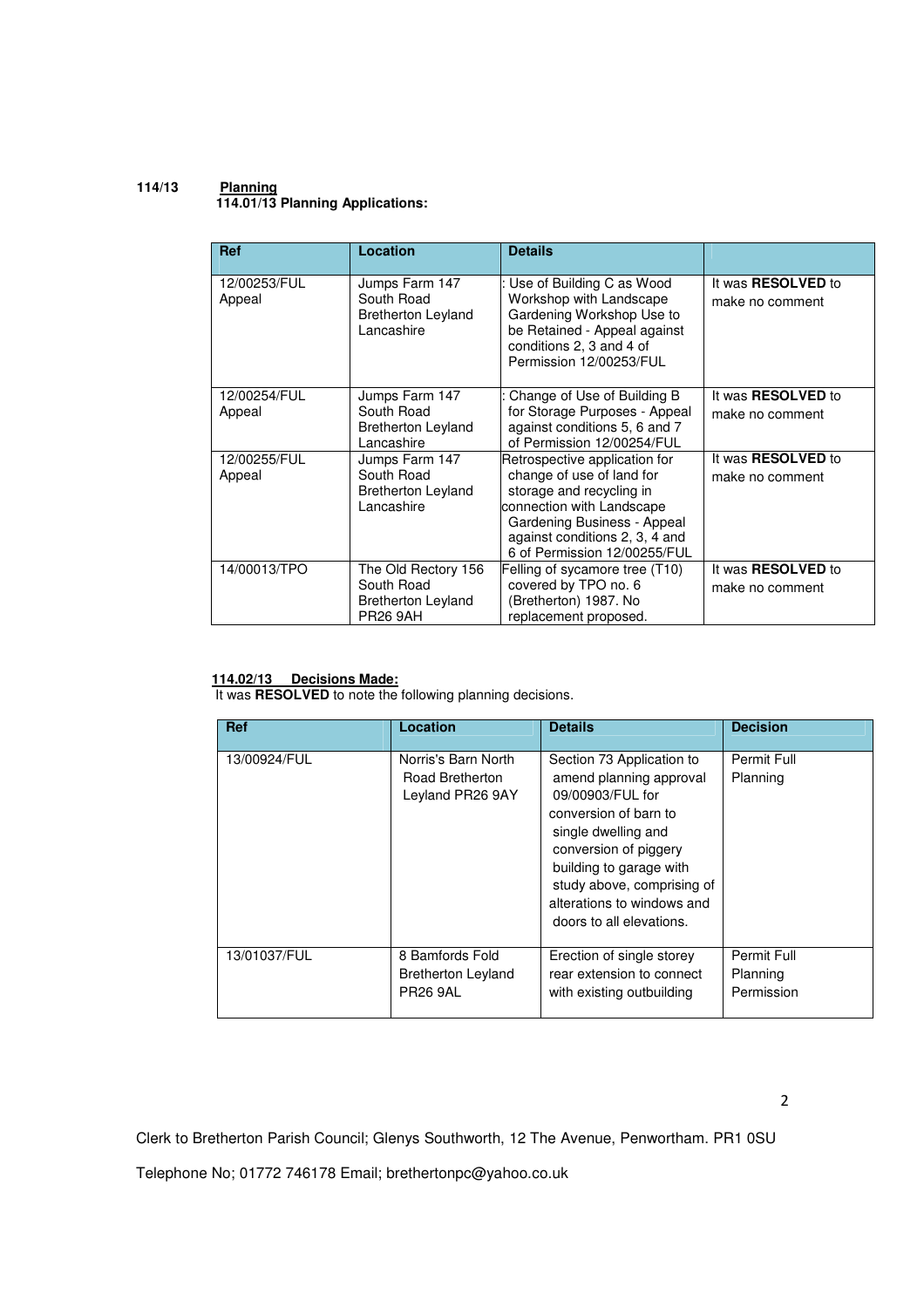# **115 /13 Finance**

## **115.01/13 Payment**

It was RESOLVED to pay the following invoices. The invoices having been inspected/authorized by Cllr Pigott and Cllr Lloyd

| <b>Cheque</b><br>No. | Recipient                       | <b>Description</b>                     | <b>Amount</b> |
|----------------------|---------------------------------|----------------------------------------|---------------|
| 1287                 | Glenys Southworth               | Dec/Jan Salary                         | 299-18        |
| 1288                 | Glenys Southworth               | November Expenses                      | 68-78         |
| 1289                 | Countrywide Grounds Maintenance | Grounds Maintenance during Jan<br>2014 | 238-50        |
| 1290                 | <b>Rufford Printers</b>         | Printing of Xmas Newsletter            | $90 - 00$     |
| 1291                 | LALC                            | Subscription for 2014-15               | 133-96        |

## **115.02/13 Monitoring Statement**

It was **RESOLVED** that monitoring statement for the period to the 31/1/14 be approved and the Chairman signed the statement on behalf of the Parish Council.

#### **116/13 Dates of 2014-15 Meetings**

It was **RESOLVED** to agree the dates of the 2014-15 meetings

- **117/13 Precept and Budget for 2014-15** It was **RESOLVED** to agree the budget and set the precept at £9370
- **118/13 Spring Newsletter** It was **RESOLVED** to agree the contents of the Newsletter
- **119/13 Flood Risk Management Strategy** It was **RESOLVED** to support the contents of the Strategy
- **120/13 Asset Register for Insurance Purposes** It was **RESOLVED** to agree the revised Asset Register
- **121/13 Play Area Inspection** It was **RESOLVED** to agree the arrangements for the Annual Inspection
- **122/13 Parish Council Champions Fund** It was **RESOLVED** to note the award from the Fund
- **123/13 Parish Council Champions Survey** It was **RESOLVED** to respond to the survey
- **124/13 Long Fold Farm** It was **RESOLVED** to note the complaints received and the response from South Ribble Borough Council.
- **125/13 Residue of the Gordon Gregg Memorial Fund** It was **RESOLVED** to agree the use of the remaining funds
- **126/13 Date of next Meeting** The next full Parish Council meeting will take place on Monday 3rd March 2014, at 8pm at Bretherton Endowed C of E Primary School.

3

Clerk to Bretherton Parish Council; Glenys Southworth, 12 The Avenue, Penwortham. PR1 0SU

Telephone No; 01772 746178 Email; brethertonpc@yahoo.co.uk